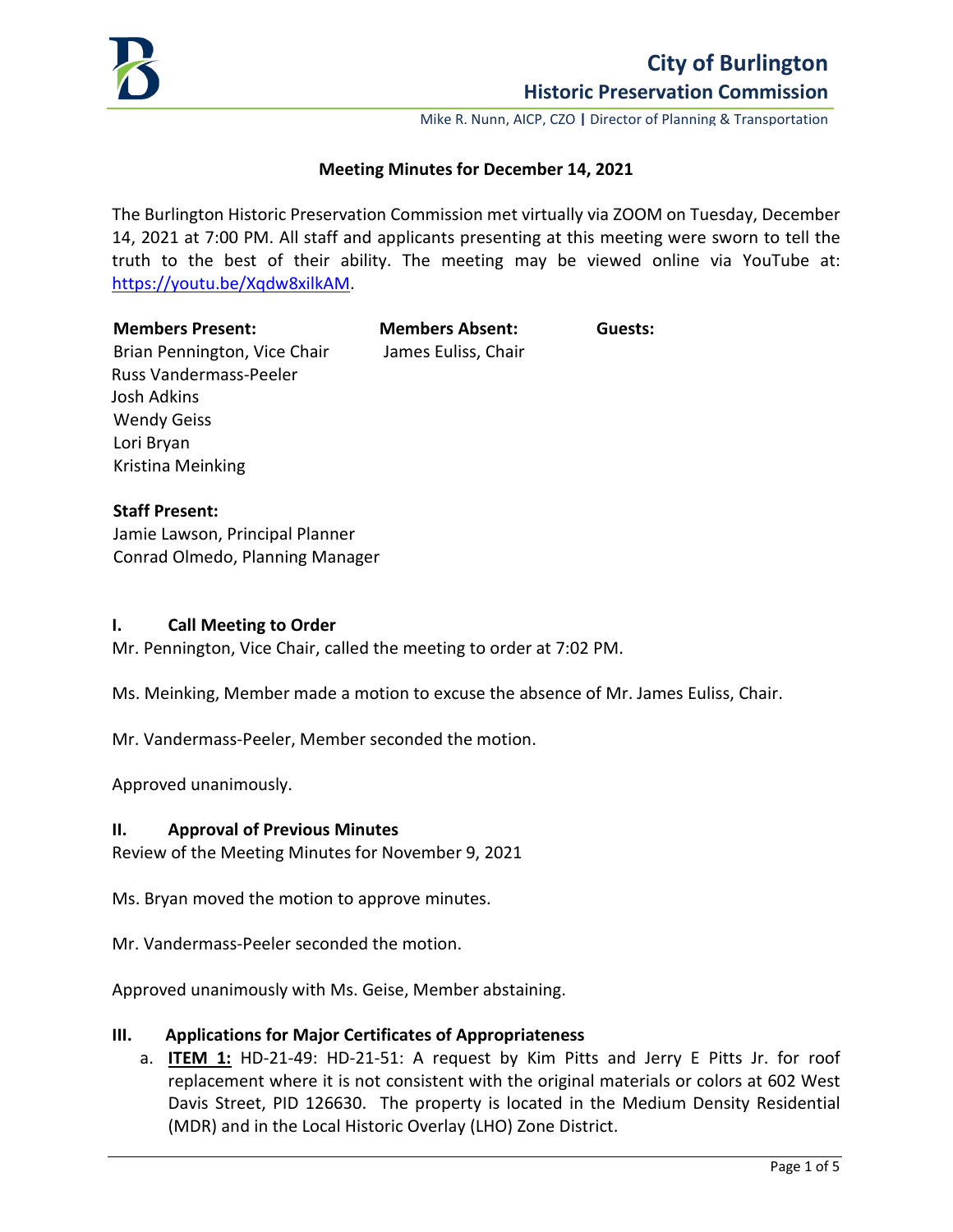Ms. Lawson, Principal Planner, was sworn to tell the truth to the best of her ability and provided a staff report of this item to the Commission and stated that staff recommends approval of the request.

Mr. Jerry Pitts, Applicant, was sworn to tell the truth to the best of his ability.

Mr. Pitts briefly shared some history of the property built in 1910 and described the roof on the property when purchased and shared previous renovations which are currently causing structural damages to the property. He explained preservation efforts with the installation of beams and continued challenges of the weight and leaks in the roof. To prevent further damages from the weight of the current roofing materials and further leaking, he would like to be able to remove the current roofing materials and replace with new asphalt shingles.

Mr. Jeff Mitchell, Mitchell Roofing was sworn to tell the truth to the best of his ability. He confirmed the concerns with the weight of the roofing materials presently on the home and recommended the replacement of a lighter weight material unless the structural integrity was changed overall to withstand the current materials. He recommends the asphalt shingles as the best option.

Ms. Geiss, Member inquired about previous repairs and period of time to do them.

Mr. Pitts responded the initial repairs began around 2000 with leaks in various areas. He reported a special caulk was applied to since the initial leaks developed. He stated the leaks continue to be an issue, resulting in mildew and mold, and issues with stress cracks in some of the rooms. He reported steel beams were installed to assist in the weight bearing and over the past 25years and multiple repairs have been made to help preserve the property.

Mr. Pennington, Vice Chair, inquired if there was anything from the structural engineer that the Commission should hear.

Ms. Lawson stated that a report from the structural engineer was included in the agenda packet provided to the Commission, which in his opinion, was to replace the roof with a much lighter weight roofing material as the only alternative. She provided an example of the proposed asphalt shingle to be applied of georgetown gray or black.

Ms. Lawson reported no public comments have been received. She called for comments from those in attendance and none were given.

Mr. Pennington, Vice Chair read the Findings of Fact into the record:

# **Findings of Fact**

- C5-1. Original roof forms, pitches, rafter details, molding, trim, and soffit boards should be retained.
- C5-2. Historic roofing materials, such as clay tiles, slate, standing seam metal, wood shingles or embossed metal shingles, should be preserved if feasible.<sup>1</sup>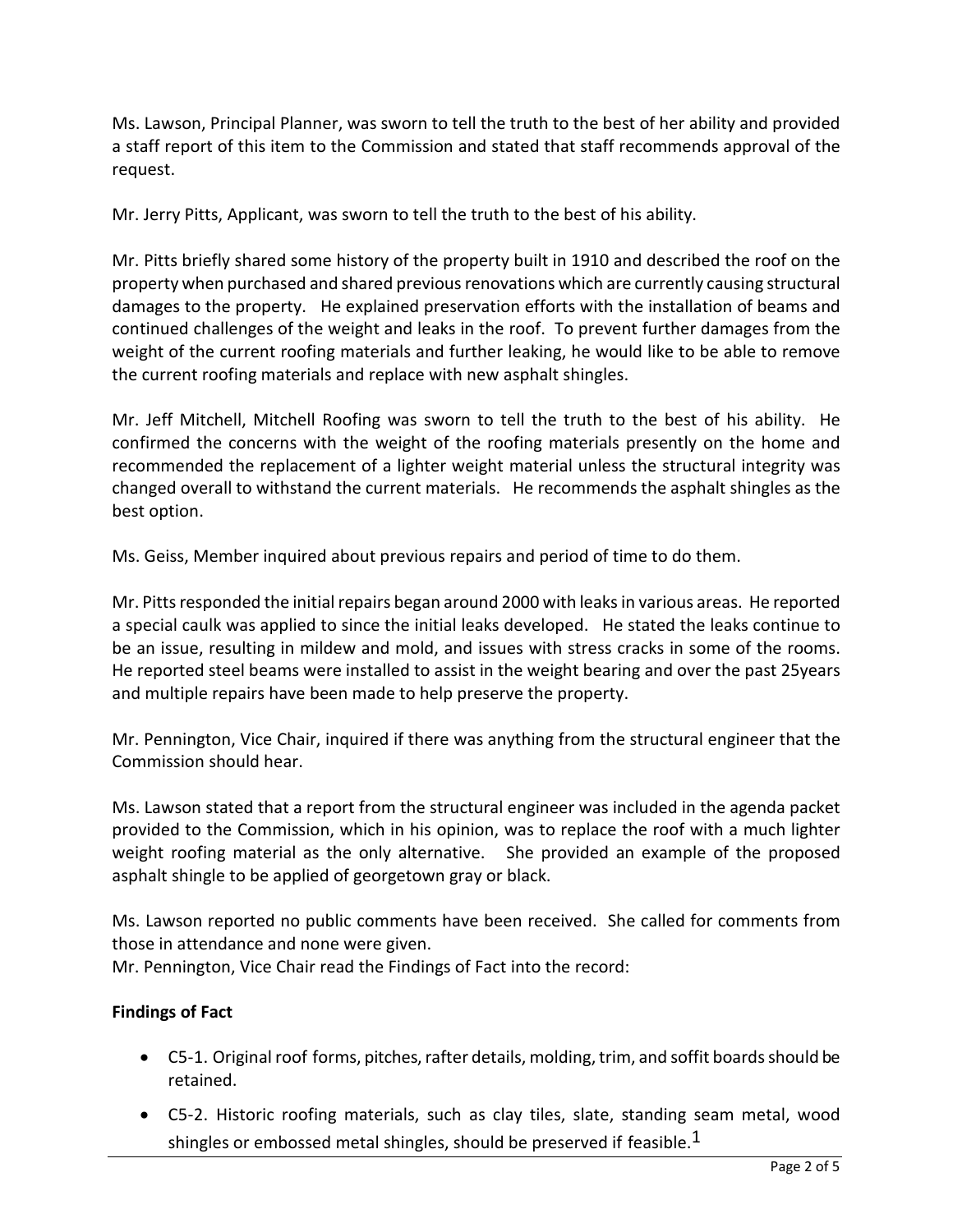- C5-3. Raising or lowering the roof pitch, or removing original features, such as dormers, turrets, balustrades, bargeboards, quarter round, cornices, brackets, weathervanes, or lightning rods are not allowed.
- C5-4. Features such as dormers or balustrades may be added if they are appropriate for the style of the building.
- C5-5. Deteriorated roof covering should be replaced with new materials that are compatible with the old in composition, size, and texture after reestablishing the structural stability of the roof. Replacement roofs should be dark in color. White or very light shingles are not acceptable.
- C5-6. Specialty roofing materials, such as "mission tiles" or patterned slate, should not be replaced with composition shingles.

Mr. Pennington, Vice Chair, asked if there was any discussion or changes to the Findings of Fact. None was provided.

Ms. Geiss moved the motion to approve the Findings of Fact.

Ms. Bryan seconded the motion.

Approved unanimously.

Ms. Geise moved the motion to approve the Application. The commission discussed whether there was a color preference and included a condition as Georgetown grey.

Mr. Vandermass-Peeler seconded the motion.

Approved unanimously with the color option previously mentioned.

b. **ITEM 2: HD-21-53:** A request by Caitlin Britton for a rear stamped concrete patio, roughly 500 square feet in size, and landing, at 303 South Fisher Street, PID 135627. The property is located in the Medium Density Residential (MDR) and in the Local Historic Overlay (LHO) Zone District.

Ms. Lawson, Principal Planner, informed the Commission and those in attendance that the applicant for this item withdrew their request.

## **IV. New Business**

## **Aurora Cotton Mills Finishing Plant – National Registry Nomination:**

Ms. Lawson advised the Commission that a notice has been received by the North Carolina Department of Natural and Cultural Resources State Historic Preservation Office that the Aurora Cotton Mills Finishing Plant was seeking nomination as a National Registry of Historic Places. She reported this item will be discussed at the January HPC Meeting for consideration of a recommendation to meet the State's 60-day response requirement.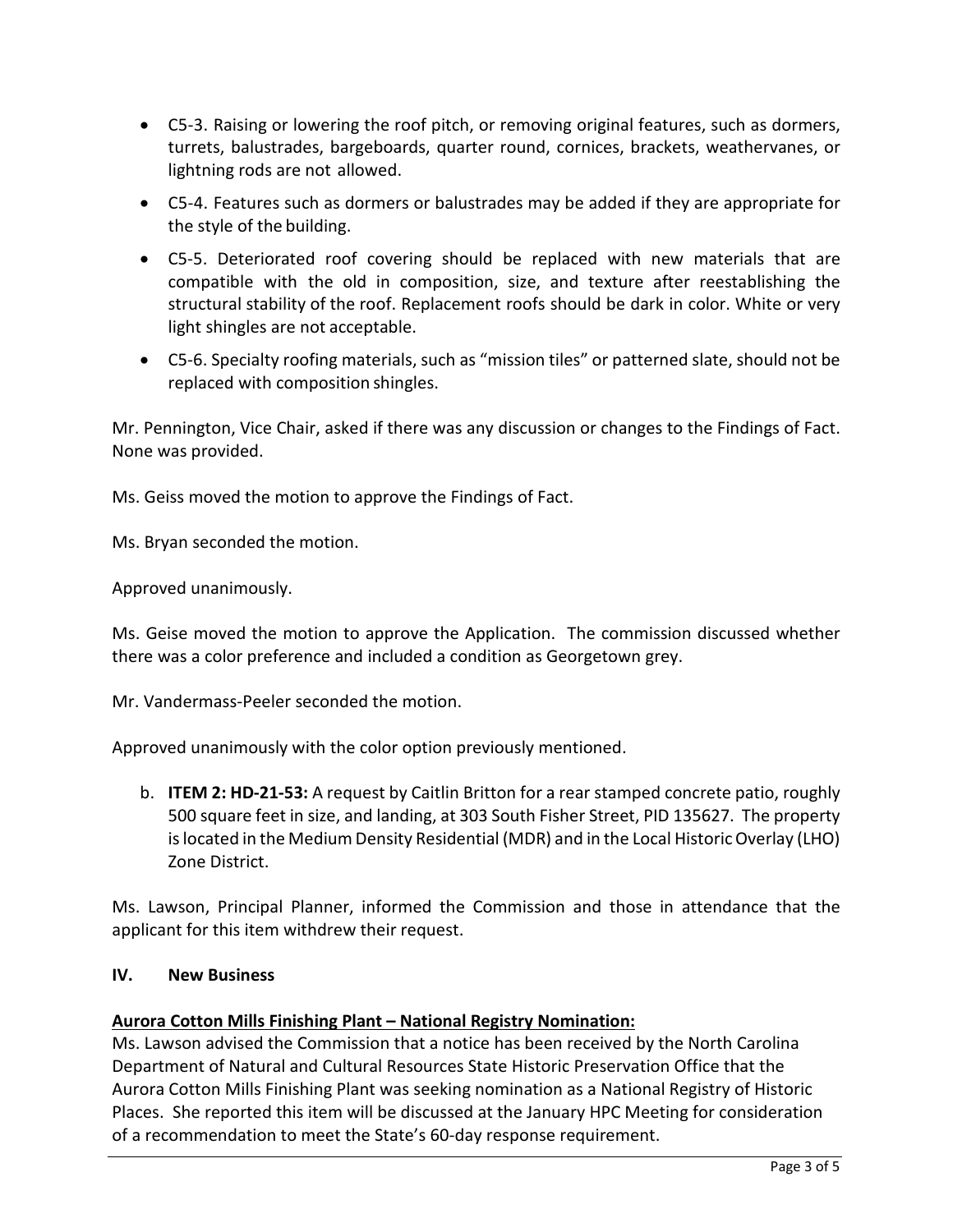# **V. Other Business**

# *a. Local Historic District Amendment*

Mr. Pennington, Vice Chair, announced the Commission will consider a request to amend the Local Historic District Overlay (LHO) boundaries.

Ms. Lawson, Principal Planner, introduced the item and stated the information provided is the truth to the best of her ability. She provided a staff report on a request received for the removal of the following four properties from the Local Historic District: 1004, 1010, 1016, and 1022 West Davis Street. She stated in accordance with the Unified Development Ordinance, Section 3.19.E.2.c. these properties were included in an investigation and report which was included in the agenda packet. City staff is seeking a motion from the HPC to forward this investigation and report to the state for their review and 30-day review and recommendation. She stated no formal action is required at this time regarding the report, only procedural action for the state to conduct their review and once that occurs the item will be brought back to the HPC for a presentation from the consultant.

Mr. Allen Gant, and wife, Denise Clark Gant, owners, 1022 West Davis Street stated they were in attendance representing the properties.

Ms. Emily Robinson, and husband, Patrick Robinson, owners, 1004 West Davis Street stated they were in attendance.

Ms. Lawson called for procedural questions or comments from the public in attendance.

Mr. Gant stated his understanding was there would be no comments taken at this meeting.

Ms. Lawson responded procedural questions could be responded to at this time and concurred there would be no comments on the merit of this request or report at this time.

## **Public Comments on Procedural Questions:**

Michelle Kobrick, 715 W. Davis Street, inquired on the time frame to receive a response from the state.

There were no other comments or questions given.

Ms. Lawson responded the state has up to thirty days to review and make a recommendation but ultimately this request follows the Rezoning process outlined in the UDO.

Ms. Meinking asked the Commission if the consultant's report is sufficient or would it be beneficial to have the states response before addressing a recommendation of any kind to City Council.

There was a lengthy discussion between the Commission and City staff regarding the reporting time frame, the process for HPC to submit an addendum to the report, possible development of a subcommittee to begin preparing a report, and the timing to maintain moving this item forward.